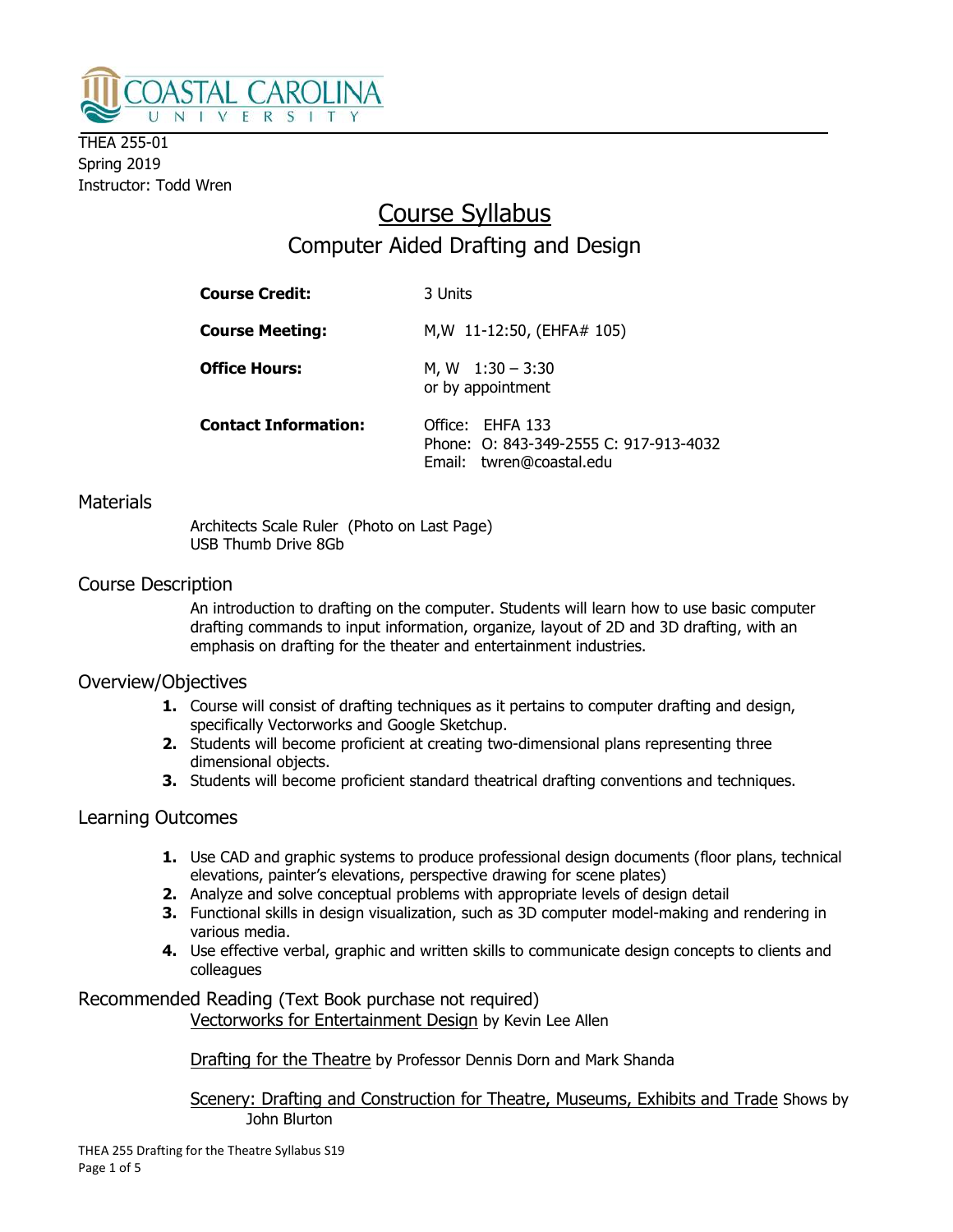## **Organization**

Much of the class will consist of topical lectures and demonstrations followed by in class exercises. Students apply skills and techniques practiced in class to complete assignments out of class.

Video tutorials or reading materials will be posted on the Moodle and students should view these materials before class. These materials will provide the foundation material for topics covered in class. You are expected to apply lessons from the provided materials to complete in class exercises. Active participation in class is required.

Quizzes will be given on-line and may be taken open book. There will be a time limit to take each Quiz, but you may retake the Quiz as often as you want until the Quiz closes. Quizzes will close the Monday morning following their administration.

Respectful class discussion is essential. Participation in this class should offer a safe and stimulating environment for students to hone their spoken communication skills, and students will be evaluated on both the quality and quantity of their participation. At times, information shared in the class may be of a confidential nature. Students are expected to respect this confidence as needed.

#### Date: Scheduled Topics Represent and Homework Cuizzes and Test 1/14-18 | Intro Drafting Measuring and Scale **Geometry** Hand Lettering Hand Lettering Project Quiz  $#1 -$  Measuring and **Geometry** 1/21-25 MLK- Monday Off Theatre Geography Quiz  $#2$  – Theatre **Geography** 1/28-2/1 | Tour Wheelwright Sketch Up Quiz #3 -Sketch Up 2/4-8 Sketch Up Intro to Vectorworks Sketch Up Project  $\qquad$  | Quiz  $#4$  – VW Basics  $2/11-15$  Tools and 2D Shapes Orthographic Projections Shapes Project  $\vert$  Quiz \$5 – VW Tools 2/18-22 **Objects and 3D** EHFA 105 Project  $\vert$  Ouiz #6 – VW 3D 2/25-3/1 F-SETC Working Planes and Viewports Mid Term Exam Dorm Room | Mid Term Exam 3/4-3/8 Dimensioning and Annotation Theatre Design Quiz #7 - Dimensioning  $3/11-3/15$  Spring Break 3/18-22 W- USITT Section Views and Printing Quiz #8 - Printing  $3/25-29$  | Set Design Libraries Set Design 1 and  $\vert$  Ouiz #9 – Adv VW Tools  $4/1-5$  | Set Design 4/15-19 Lighting Design Symbols **Lighting Design Community** Quiz #10 - Lighting Lighting Design

## Schedule of Classes

THEA 255 Drafting for the Theatre Syllabus S19 Page 2 of 5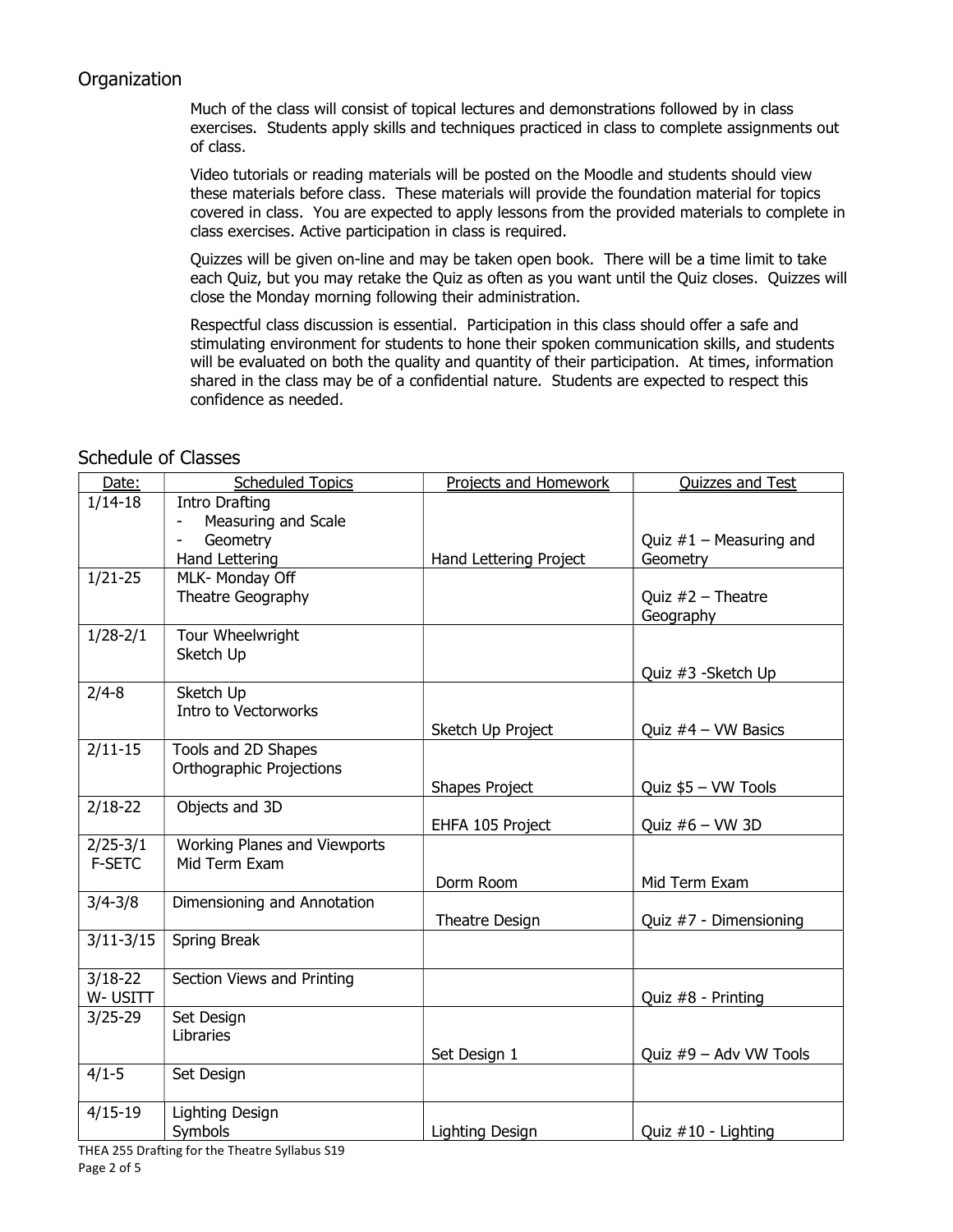| Date:        | <b>Scheduled Topics</b> | <b>Projects and Homework</b> | <b>Quizzes and Test</b> |
|--------------|-------------------------|------------------------------|-------------------------|
| $4/22 - 26$  | Work Session            |                              |                         |
| $4/29 - 5/1$ | Work Session            |                              |                         |
|              |                         | 5/1 Final Project Due        |                         |
| $5/3$ 11a    | Final Exam              |                              | Final Exam 11:00a       |
|              |                         |                              |                         |

Class schedule and topics are subject to change at the discretion of the instructor

### Policies

#### Attendance

Students are expected to attend class and to arrive on time. When conflicts are unavoidable, a student must arrange an excused absence with the instructor *in advance*. Students who miss class are responsible for material covered on that day, for turning in any assignments due that day, and for getting any new assignments. Two excessively late arrivals (more than 10 min) will count as an unexcused absence. Failure to participate in class will count as an unexcused absence. The  $3<sup>rd</sup>$  unexcused will lower your final grade by  $5%$  each additional unexcused absences will lower the final grade by an additional 5%.

#### Conduct/Collaboration/Cheating

This class is a skills class. I expect students to help each other to understand the concepts and ideas expressed in class by working with one another. Each student must submit their own work and will be held accountable to explain the tools and possesses utilized to solve specific tasks.

Please review the "2018-2019 Code of Student Conduct" portion of your Student Handbook.

https://www.coastal.edu/media/studentaffairs/deanofstudents/18- 19%20CSC%2017633%20Code%20of%20Student%20Conduct\_WEB%20(003).pdf

Students are required to silence alerts on all devices and telephones. Any student disrupting class may be required to leave the classroom.

#### Homework

Assignments for this class consist of computer generated projects that will be submitted digitally and in print. All work MUST be completed to presentation standards and include your name, the name of the assignment, the name of the course, and the date it is completed. Assignments missing student or assignment information will be reduced by one letter grade.

Students MUST follow file naming as described in each assignment. Typical formatting is as follows: {Project\_Name\_First letter of your first name and first six(6) letters of your last name} For example: Michelle Schumaker would name file {Project\_Name\_MShumak}. Printed assignments must include student's full name on each page and multi page submissions must be properly secure such that pages will not become separated. Before turning in any assignment, students should proofread for clarity, grammatical errors, and spelling.

Many assignments will be able to be completed in class. Assignments are due at the start of the class on the due date. Late assignments will be accepted no later than the start of the next class after the due date. Work turned in during that window will be assessed a 10% late penalty. Any assignment completed more than one week late will receive no credit - although the work may still be submitted for comments.

Students with special circumstances affecting their ability to complete assignments on time should arrange 24 hours in advance to be granted an extension. Extensions are granted on a case-by-case basis.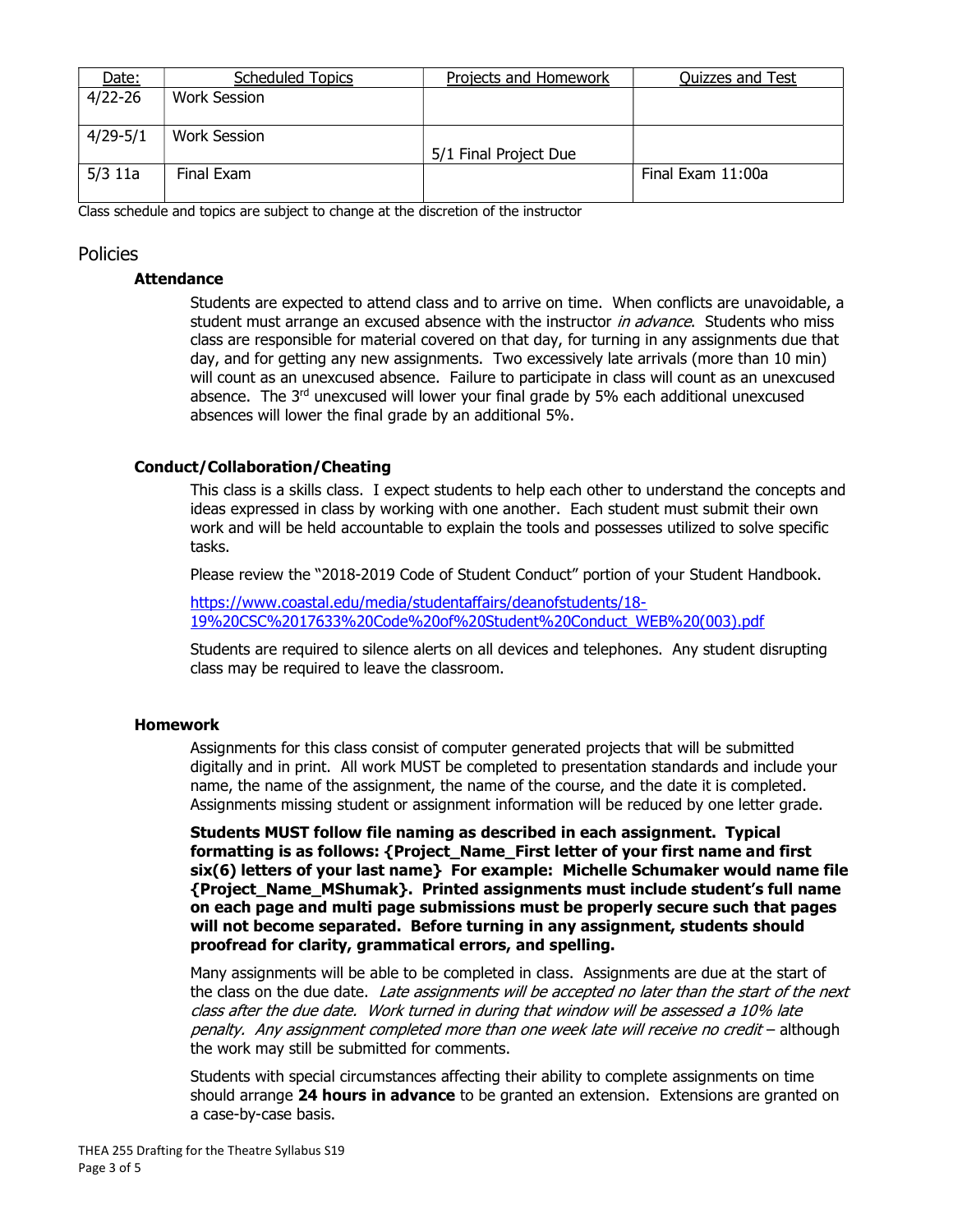#### Grading Scheme

The class semester grade will be weighted as follows:

Attendence/Participation:1/2 letter grade after 3<sup>rd</sup> absence and 1/2 letter grade for each subsequent absences.

| Ouizzes                           | 300 pts   |
|-----------------------------------|-----------|
| CAD Projects/Homework Assignments | 900 pts.  |
| Mid Term                          | 200 pts.  |
| Final Exam                        | 250 pts.  |
| <b>Final Project</b>              | 350 pts.  |
| Total                             | 2000 pts. |

Grading will be ABCDF scale:

| A            | 2000-1820<br>100%-91%      | Exceptional work that consistently exceeds the expectations of students<br>in CoFA |
|--------------|----------------------------|------------------------------------------------------------------------------------|
| B            | 1819-1640<br>$90\% - 82\%$ | Good work which meets the expectations of students in CoHFA                        |
| $\mathsf{C}$ | 1639-1460<br>81%-73%       | Work below the standards expected in CoHFA                                         |
| D            | 1459-1280<br>72%-64%       | Work markedly below the standard of CoHFA                                          |
| F            | 1279-0<br>63%-0%           | Failing Grade - any required course must be repeated                               |

#### NOTE:

A grade of "D" or below may trigger an academic action, including but not limited to a warning letter or imposition of probationary status. Students in the BFA program are expected to maintain a "B" grade in their area of specialization.

Grades in the College of Fine Arts measure a student's progress toward mastery in their field. Expectations of progress are defined within each option and for each level of the curriculum.

Faculty consider specific factors in determining grades. Individual rubrics and requirements are made available on a course specific basis. The following are areas of competency in the College of Fine Arts evaluates on a school-wide basis; artistic and professional aptitude and potential, skills mastery, professional conduct and engagement, innovation and positive collaboration.